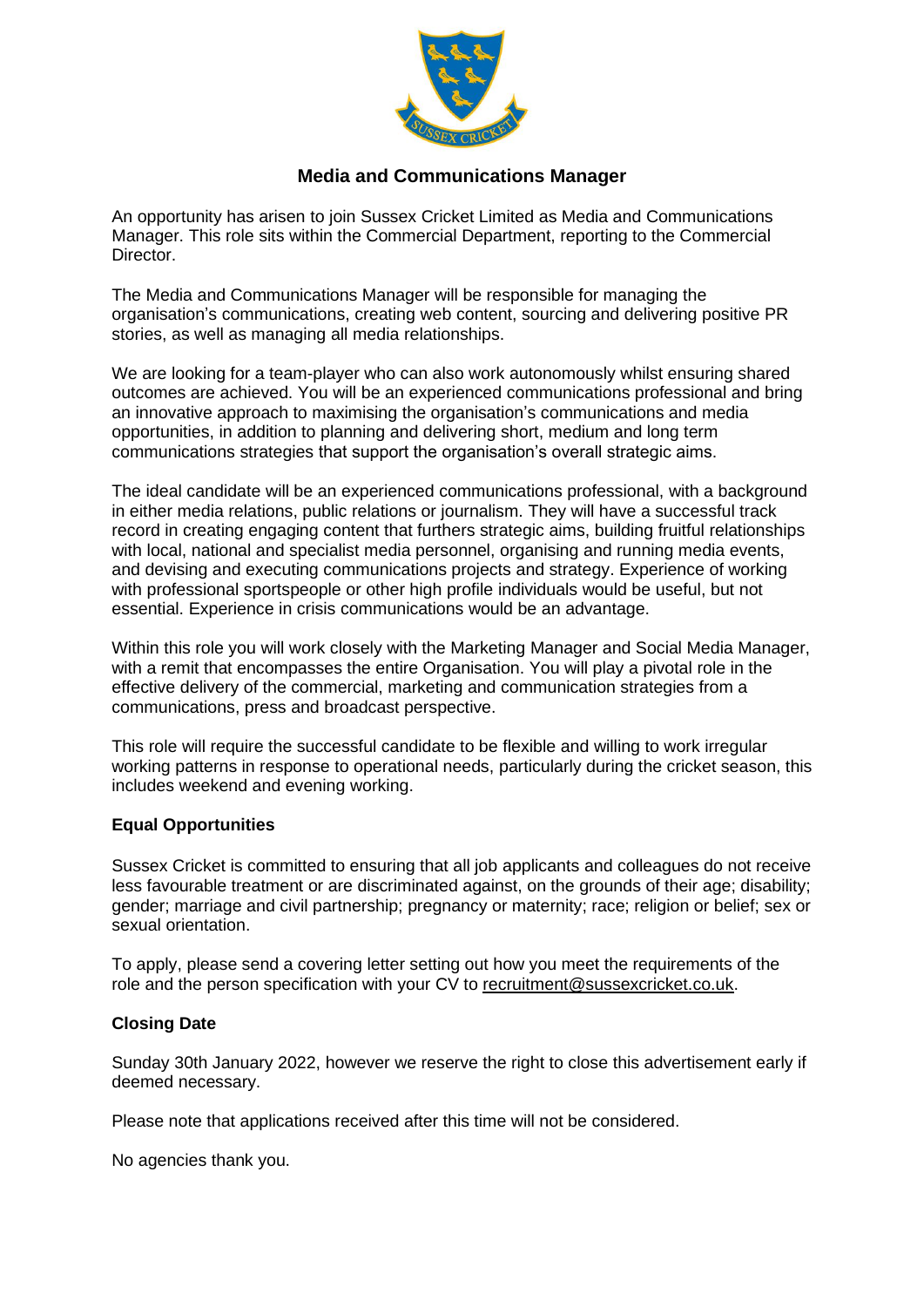

### **Job Description**

| <b>Job Title:</b>  | Media and Communications Manager                                                                                                                              |
|--------------------|---------------------------------------------------------------------------------------------------------------------------------------------------------------|
| <b>Reports to:</b> | <b>Commercial Director</b>                                                                                                                                    |
| Location:          | Sussex Cricket Limited, The 1 <sup>st</sup> Central County Ground, Hove<br>Flexible working from home incorporated within the role                            |
| Hours:             | Full-time plus all home and away matches in addition to major events.<br>Regular weekend and evening work required, particularly during the<br>cricket season |
| Salary:            | Competitive plus 25 days' annual holiday                                                                                                                      |

### **Role Purpose**

- Accountable for ensuring the organisation's communications are consistent with the Communications strategy, personally delivering a high level of accurate and relevant content throughout.
- Ensuring the Communications are supportive of the Marketing and Social Media strategies
- Work closely with the Chief Executive, Director of Cricket, Commercial Director and the wider Commercial team to manage key channels of communication to Sussex Cricket stakeholders.
- Responsible for developing positive and professional relationships with the media, maximising all media opportunities for Sussex Cricket and the Sussex Cricket Foundation, to be perceived in a favourable light.
- Proactively seek out and develop PR opportunities to promote the wider organisation.

# **Primary responsibilities**

- Create an annual communications plan to be delivered through a variety of media outlets, including, Sussex Cricket websites, local and national press, blogs, newsletters, editorials, and advertorials.
- Ensure the communications plan is supportive of the organisation's marketing and social media plans
- Oversee all match-day contracted media and communicate with third-party stakeholders (photographers, journalists, ECB, Sky TV).
- Ensure high standards of journalism, accuracy and presentation are maintained in all content produced (digital and written).
- Produce and distribute all press releases.
- Oversee the production, and compile provide content for, the members welcome book, annual handbook, match-day programmes, scorecards and other membership and match-day material.
- Update the Sussex Cricket website content on a regular and agreed basis.
- Produce the 1st XI, 2nd XI and the Academy match reports in a timely and efficient manner.
- Ensure that all printed and digital material associated with Sussex Cricket is of a standard that reflects positively on the organisation.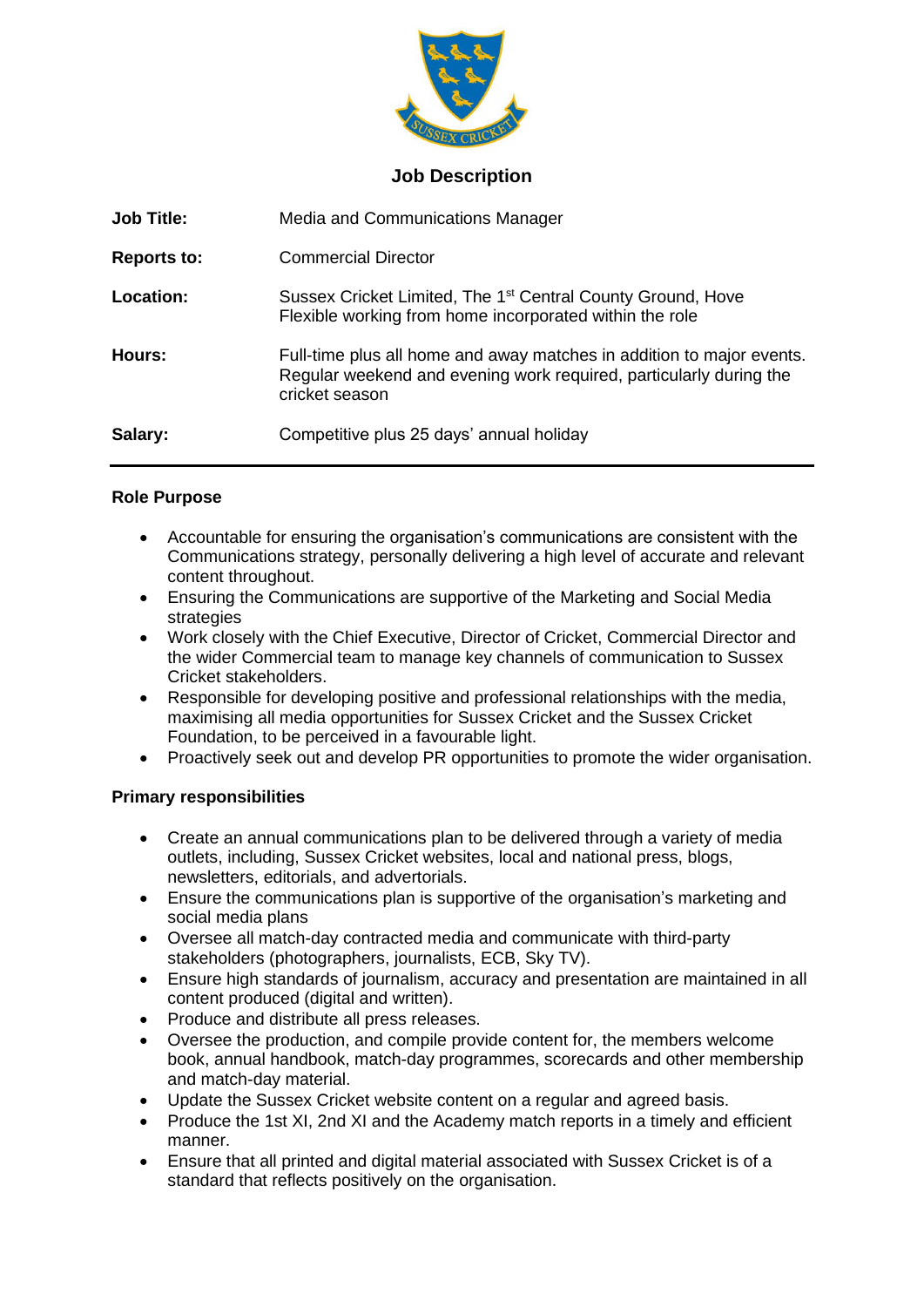

- Act as the main point of contact between the media and the organisation and become the gatekeeper for arranging interviews with players, coaches, and other members of staff.
- Ensure that Sussex Cricket staff, the Sussex Cricket Board and the Sussex Cricket Foundation Trustees receive written communications making them aware of current plans and developments.
- Work closely with the relevant England and Wales Cricket Board (ECB) departments.
- Plan and deliver the annual Press Day.
- Oversee and deliver all match-day press requirements.
- Manage all media-related incidents and develop appropriate solutions to mitigate any risk to the organisation.
- Assist the Commercial Department with written promotional materials, including writing the content and proof-reading.
- Produce and publish player interviews.
- Proactively drive PR activities to promote the whole organisation.
- Work alongside the Commercial Department to fulfil sponsors' requirements and assist with media-related activities.
- Management of player appearance, whether with the media or partners of the organisation
- Any other reasonable requests as deemed appropriate by the Chief Executive.

### **Secondary responsibilities**

- Work with the wider team to produce, edit and post the match highlights.
- Support the Social Media Manager with coverage of the organisation's social media channels when required
- Support the Marketing Manager with copy and various other requirements to ensure the marketing plan delivered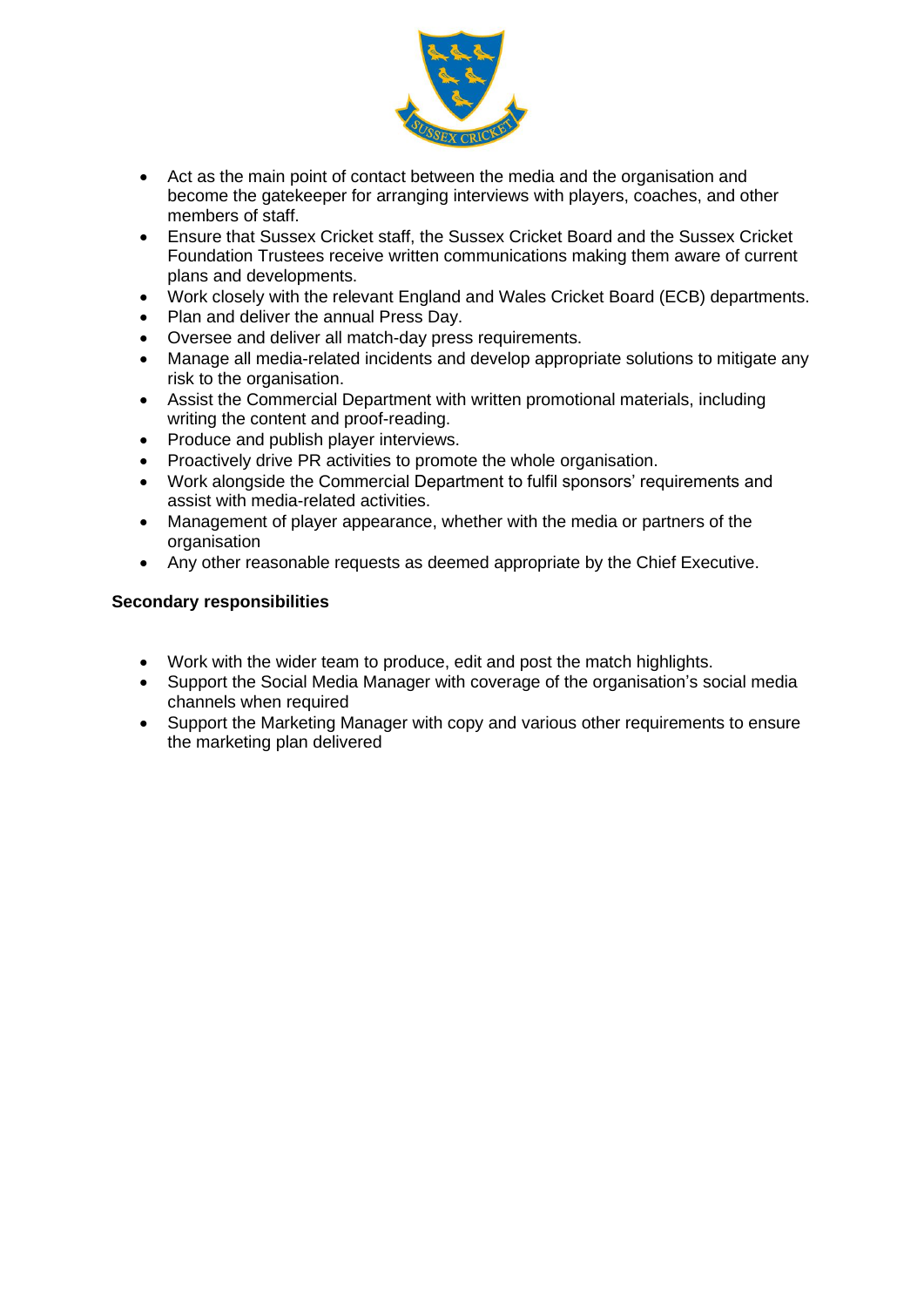

| 1. Qualifications               |                                                                                                                                                                                                                                                                                                                                                                                                                                                                                                                                                                                                                                                                                                                                                                                                                                                                                                                                                                                                                                  |  |
|---------------------------------|----------------------------------------------------------------------------------------------------------------------------------------------------------------------------------------------------------------------------------------------------------------------------------------------------------------------------------------------------------------------------------------------------------------------------------------------------------------------------------------------------------------------------------------------------------------------------------------------------------------------------------------------------------------------------------------------------------------------------------------------------------------------------------------------------------------------------------------------------------------------------------------------------------------------------------------------------------------------------------------------------------------------------------|--|
|                                 |                                                                                                                                                                                                                                                                                                                                                                                                                                                                                                                                                                                                                                                                                                                                                                                                                                                                                                                                                                                                                                  |  |
| ٠<br>2. Professional Experience | Relevant Degree - preferable                                                                                                                                                                                                                                                                                                                                                                                                                                                                                                                                                                                                                                                                                                                                                                                                                                                                                                                                                                                                     |  |
|                                 |                                                                                                                                                                                                                                                                                                                                                                                                                                                                                                                                                                                                                                                                                                                                                                                                                                                                                                                                                                                                                                  |  |
| $\bullet$<br>$\bullet$          | Minimum 3 years' proven success in a similar media/journalist role,<br>preferably within professional sport.<br>Extensive experience of writing media releases, preferably in a<br>professional sports environment<br>Experience of proactive PR and communications activity, including<br>generating positive press coverage<br>Managing crisis communications                                                                                                                                                                                                                                                                                                                                                                                                                                                                                                                                                                                                                                                                  |  |
| 3. Skills & Knowledge           |                                                                                                                                                                                                                                                                                                                                                                                                                                                                                                                                                                                                                                                                                                                                                                                                                                                                                                                                                                                                                                  |  |
| $\bullet$                       | Excellent communication skills, both written and verbal<br>A highly accurate approach with an eye for detail<br>Extensive experience of writing press releases (preferably in a<br>professional sports environment - cricket)<br>Experience of working with the media in professional sport<br>Thorough understanding and appreciation of cricket<br>Experience of writing website copy<br>Experience of writing match reports in professional sport<br>Experience of writing blogs<br>Experience of writing editorial and advertorial<br>Experience of pro-actively building relationships within the media to<br>assist with PR-related activities<br>Experience of managing and writing crisis communications<br>Competent IT skills to include experience of:<br>Producing professional, clear written reports in Microsoft<br>$\circ$<br>Word<br>○ Producing and analysing data in Microsoft Excel<br>Email applications such as Microsoft Outlook<br>$\circ$<br>Basic video editing skills, ideally through Adobe Premiere |  |
| 4. Personal qualities           |                                                                                                                                                                                                                                                                                                                                                                                                                                                                                                                                                                                                                                                                                                                                                                                                                                                                                                                                                                                                                                  |  |
| ٠<br>٠<br>٠                     | A team-player who can motivate and inspire others to achieve<br>excellence<br>Ability to build and maintain relationships with stakeholders at all<br>levels<br>Credibility with the media<br>High level of confidentiality<br>Tactful and diplomatic<br>Attention to detail and highly accurate output<br><b>Emotionally intelligent</b><br>Collaborative<br>Ability to work using own initiative and under pressure<br>Resilient<br>Values-driven<br>Open and approachable<br>Sense of humour<br>Sound independent judgment                                                                                                                                                                                                                                                                                                                                                                                                                                                                                                    |  |